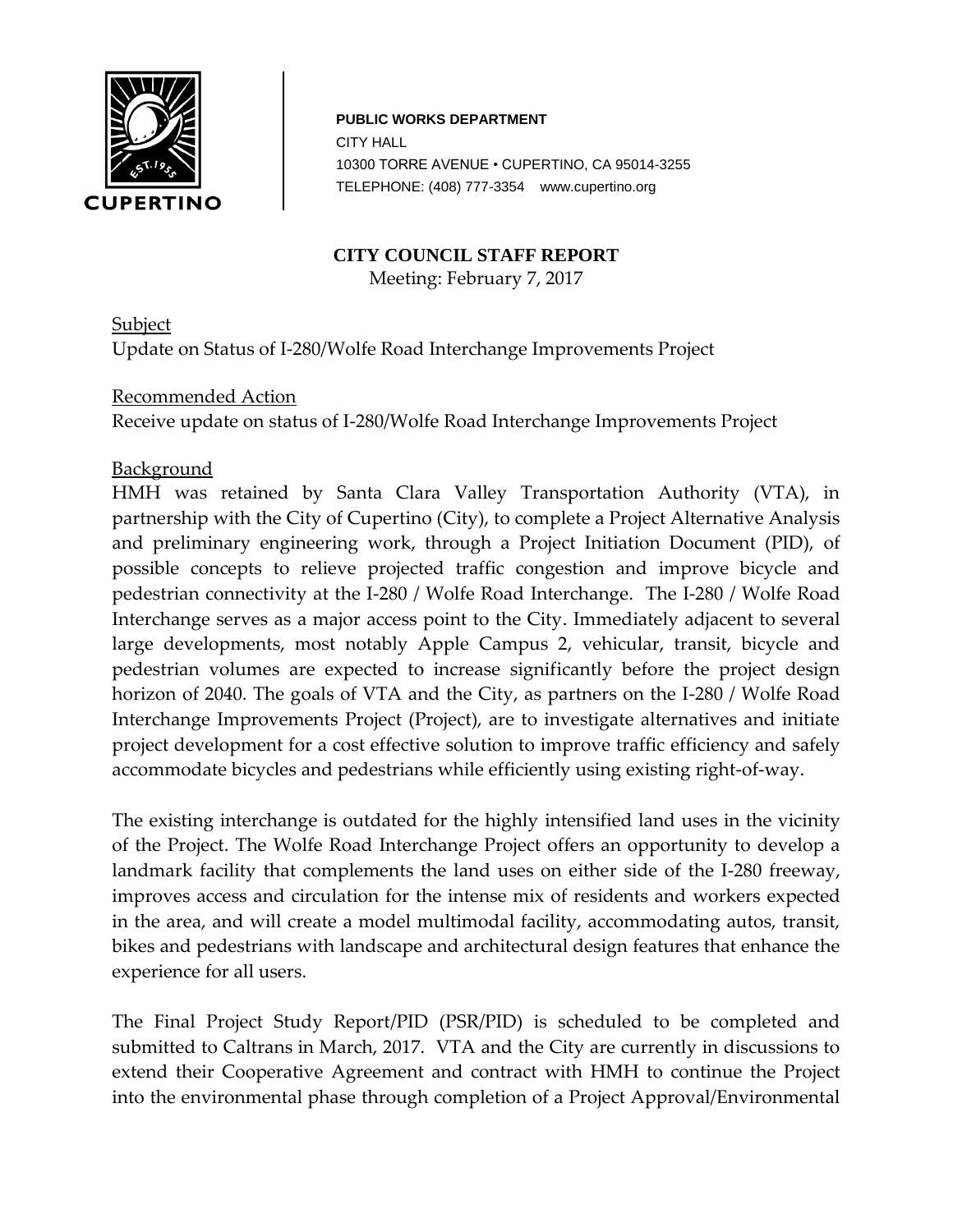Document (PA/ED), followed by completion of Plans, Specifications and Estimates (PS&E). Assuming that there is no break in funding availability and no local challenges, the estimated project timeline would be:

- PA/ED: Begin May 2017, complete early 2019
- PS&E: Begin late 2018, complete early 2020
- Construction: Begin Spring 2020, complete Spring 2022

# **Discussion**

The team identified the following alternative configurations to be evaluated in the PID, in addition to the no-build alternative:

- Partial Cloverleaf Widen or Replace
- Compact Diamond Interchange
- Diverging Diamond Interchange
- Double Roundabout Interchange

Only the Partial Cloverleaf was evaluated for potential widening or replacement in order to conserve Project budget; however, the pros and cons of widening versus replacement would apply equally to all considered alternatives. Key aspects of the purpose of the Project include:

- Provide improved efficiency for traffic operations
- Provide improved bicycle and pedestrian accommodations
- Implement the latest "Complete Streets" guidance
- Promote the use of transit
- Optimize use of existing right-of-way
- Complement the land use of the surrounding area
- Deliver a cost-effective project

The following evaluation criteria was identified to assess an alternative's ability to meet the above goals and objectives of the project:

- Promotion of Multiple Transportation Modes
- Traffic Operations
- Complements the Surrounding Land Use
- Environmental Considerations
- Use of Existing Right of Way
- Estimated Project Cost